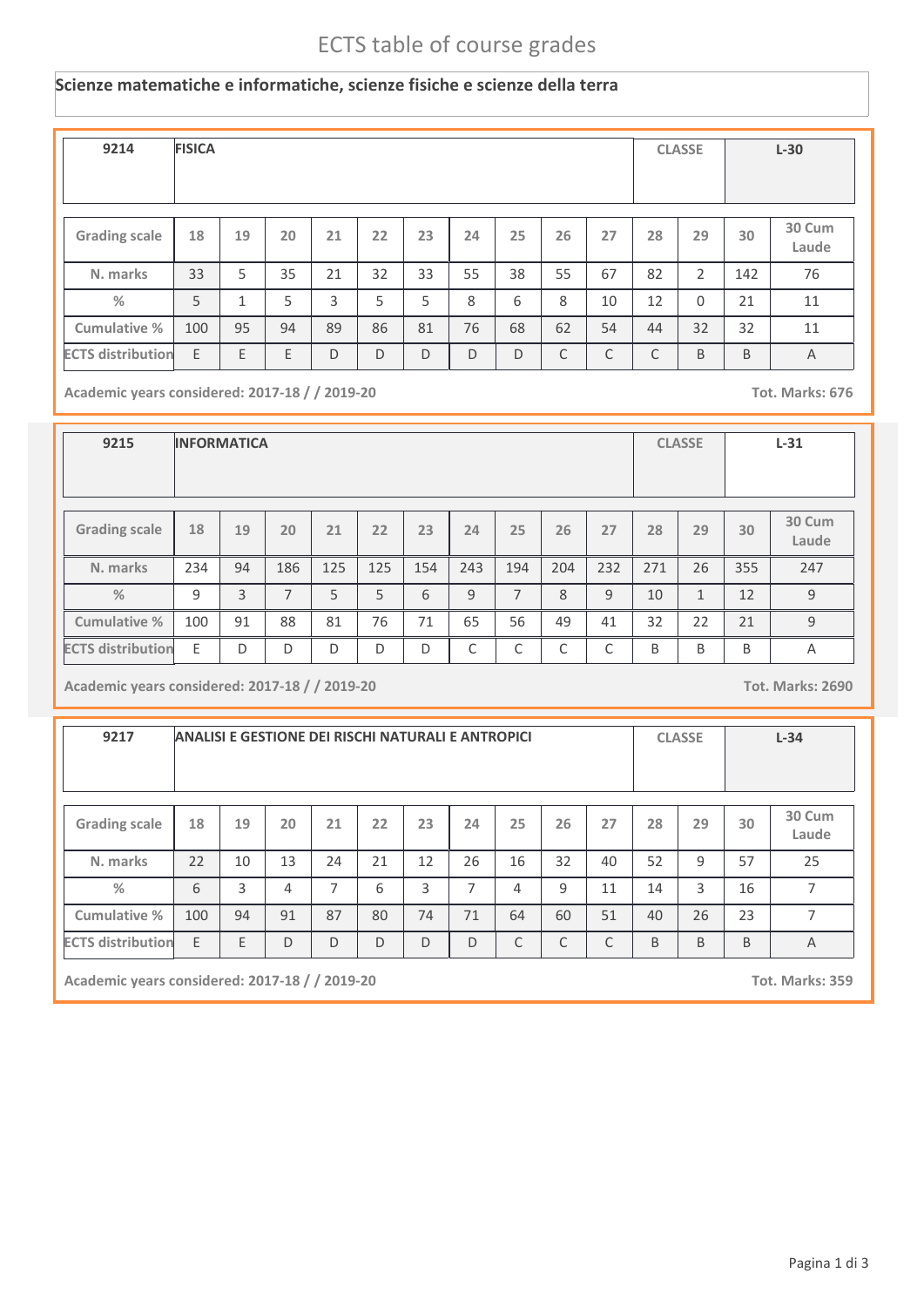## ECTS table of course grades

| 9218                     | <b>MATEMATICA</b> |    |    |                |    |    |    |    |                 |     |     | <b>CLASSE</b>  |     | $L-35$          |
|--------------------------|-------------------|----|----|----------------|----|----|----|----|-----------------|-----|-----|----------------|-----|-----------------|
| <b>Grading scale</b>     | 18                | 19 | 20 | 21             | 22 | 23 | 24 | 25 | 26              | 27  | 28  | 29             | 30  | 30 Cum<br>Laude |
| N. marks                 | 112               | 36 | 55 | 28             | 39 | 39 | 82 | 63 | 96              | 117 | 129 | $\overline{4}$ | 183 | 191             |
| $\frac{0}{2}$            | 10                | 3  | 5  | $\overline{2}$ | 3  | 3  | 7  | 5  | 8               | 10  | 11  | $\Omega$       | 17  | 16              |
| Cumulative %             | 100               | 90 | 87 | 82             | 80 | 77 | 74 | 67 | 62              | 54  | 44  | 33             | 33  | 16              |
| <b>ECTS distribution</b> | E                 | D  | D  | D              | D  | D  | D  | C  | $\sqrt{2}$<br>U | C   | C   | B              | B   | Α               |

**Academic years considered: 2017-18 / / 2019-20 Tot. Marks: 1174**

**9221 FISICA CLASSE LM-17 Grading scale 18 N. marks Cumulative % %** 3 **19** 0 **20** 12 **<sup>21</sup> <sup>22</sup> <sup>23</sup> <sup>24</sup> <sup>25</sup> <sup>26</sup> <sup>27</sup> <sup>28</sup> <sup>29</sup> 30 Cum Laude** 3 | 8 | 5 | 10 | 8 | 13 | 32 | 32 | 1 | 72 | 45 **30** 72 1 0 5 1 3 2 4 3 5 13 13 0 32 18 100 99 99 94 93 90 88 84 81 76 63 50 50 18 **ECTS distribution** E E E E E D D D D D C C B A

**Academic years considered: 2017-18 / / 2019-20 Tot. Marks: 244**

| 9222                     |          | <b>INFORMATICA</b> |              |          |          |          |          |          |          |              |              | <b>CLASSE</b> |                | $LM-18$          |
|--------------------------|----------|--------------------|--------------|----------|----------|----------|----------|----------|----------|--------------|--------------|---------------|----------------|------------------|
| <b>Grading scale</b>     | 18       | 19                 | 20           | 21       | 22       | 23       | 24       | 25       | 26       | 27           | 28           | 29            | 30             | 30 Cum<br>Laude  |
| N. marks                 | $\Omega$ | $\Omega$           | $\mathbf{1}$ | $\Omega$ | $\Omega$ | $\Omega$ | $\Omega$ | $\Omega$ | $\Omega$ | $\mathbf{1}$ | $\mathbf{1}$ | $\Omega$      | $\overline{2}$ | $\boldsymbol{0}$ |
| $\frac{0}{2}$            | $\Omega$ | $\Omega$           | 20           | $\Omega$ | $\Omega$ | $\Omega$ | $\Omega$ | $\Omega$ | $\Omega$ | 20           | 20           | $\Omega$      | 40             | $\mathbf 0$      |
| Cumulative %             | 100      | 100                | 100          | 80       | 80       | 80       | 80       | 80       | 80       | 80           | 60           | 40            | 40             | $\overline{0}$   |
| <b>ECTS distribution</b> | E        | E                  | F            | D        | D        | D        | D        | D        | D        | D            | C            |               | A              | Α                |

**Academic years considered: 2017-18 / / 2019-20 Tot. Marks: 5**

| 9223                     | <b>MATEMATICA</b> |          |              |              |    |    |    |    |    |    |    | <b>CLASSE</b> | <b>LM-40</b> |                 |
|--------------------------|-------------------|----------|--------------|--------------|----|----|----|----|----|----|----|---------------|--------------|-----------------|
| <b>Grading scale</b>     | 18                | 19       | 20           | 21           | 22 | 23 | 24 | 25 | 26 | 27 | 28 | 29            | 30           | 30 Cum<br>Laude |
| N. marks                 | 15                | $\Omega$ | 9            | 9            | 7  | 6  | 16 | 18 | 37 | 53 | 84 | 3             | 168          | 205             |
| %                        | $\overline{2}$    | $\Omega$ | $\mathbf{1}$ | $\mathbf{1}$ | 1  | 1  | 3  | 3  | 6  | 8  | 13 | $\Omega$      | 27           | 34              |
| Cumulative %             | 100               | 98       | 98           | 97           | 96 | 95 | 94 | 91 | 88 | 82 | 74 | 61            | 61           | 34              |
| <b>ECTS distribution</b> | E                 | E        | E            | E            | E  | E  | E  | D  | D  | D  | D  | C             | B            | $\overline{A}$  |

**Academic years considered: 2017-18 / / 2019-20 Tot. Marks: 630**